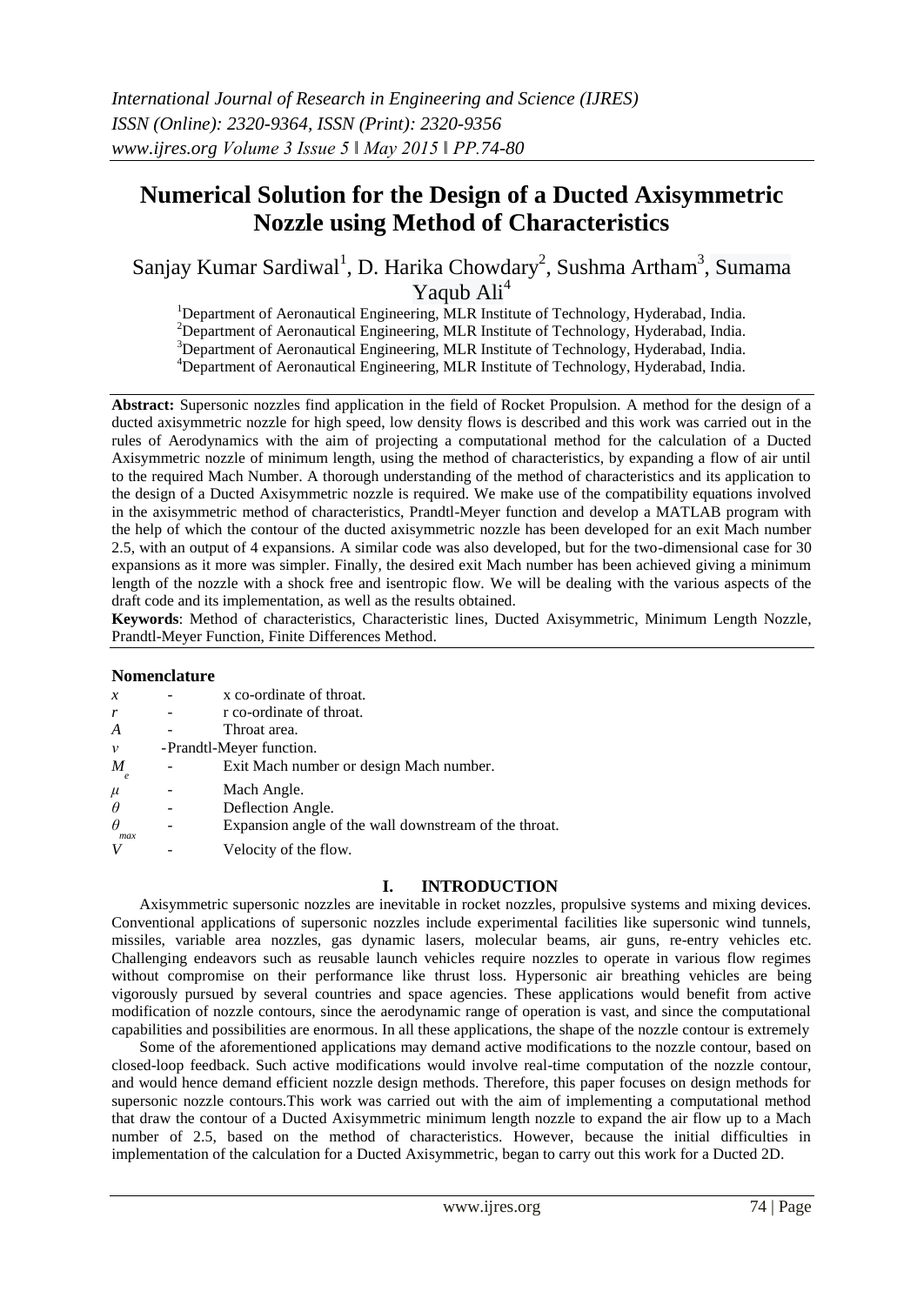# **II. DEVELOPMENT OF COMPUTATIONAL METHOD**

# *2.1. GENERAL ANALYSIS*

Once that, for the case of Axisymmetric, the equations of the lines characteristics are more complex than in two-dimensional and they have to resort to the numerical methods for their resolution. Once we have found the method for resolution of numerical equations, it is necessary to apply it to the entire fabric taking into account the conditions frontiers, both on the axis of symmetry of the nozzle, either on the wall. Thus, the structures of the code developed, as well as all the functions are more relevant.

# *2.2 ANALYSIS OF THE FUNCTION INTERSECT.M.*

The intersect function m is responsible for the calculation of points within the mesh. Let us consider 2 points, one from a C and another from a  $C_+$  and the function, according to the following equations presented, must determine its intersection within the lattice, finding the new point.

As specified in reference [3], for the application of the method of characteristics in Axisymmetric, Irrotational flow uses the following relations:

$$
d(\theta + v) = \frac{1}{\sqrt{M^2 - 1} - \cot \theta} \frac{dr}{r}
$$

(Along  $C_{+}$ Characterisitcs)

$$
\left(\frac{dr}{dx}\right)_{c+} = \tan\left(\theta + \mu\right) \qquad \qquad \text{---}(1)
$$

$$
dl(\theta - \nu) = \frac{-1}{\sqrt{M^2 - 1} + \cot \theta} \frac{dr}{r}
$$

(Along C\_Chatacteristic)

$$
\left(\frac{dr}{dx}\right)_{c-} = \tan\left(\theta - \mu\right) \qquad \qquad \text{--- (2)}
$$



*Figure.1: Features of the intersection of Characteristic Lines*

The numerical integration of the equations can be made by using the method of finite differences to obtain the following discretized equations:

$$
(\theta_3 - \theta_2) + (v_3 - v_2) = \frac{1}{\sqrt{M_3^2 - 1 - \cot \theta_3}} \frac{r_3 - r_2}{r_3} \quad (Along C_+ Characteristic) \tag{3}
$$

 <sup>3</sup> − <sup>1</sup> − <sup>3</sup> − <sup>1</sup> = −1 <sup>3</sup> <sup>2</sup>−1+ <sup>3</sup> 3−2 3 ( −*Characteristic)* ---- (4)

and

$$
\frac{r_3 - r_1}{x_3 - x_1} = \tan(\theta_1 - \mu_1) \tag{5}
$$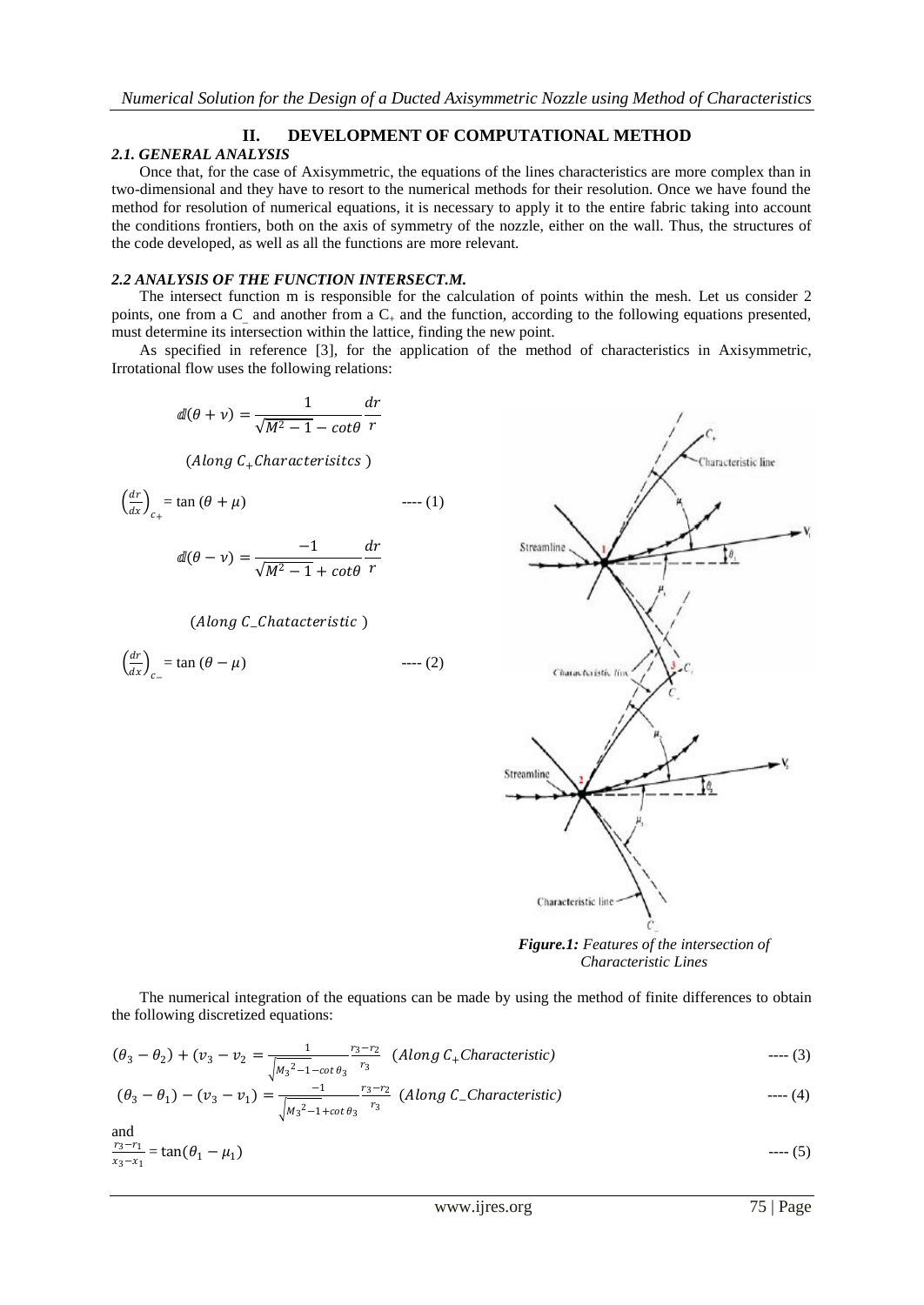*Numerical Solution for the Design of a Ducted Axisymmetric Nozzle using Method of Characteristics*

$$
\frac{r_3-r_2}{x_3-x_2} = \tan(\theta_2 + \mu_2) \qquad \qquad \text{---}(6)
$$

These discretized equations are arranged in order to obtain the values of  $\theta_3$  and  $v_3$  once the properties at points 1 and 2 are known

$$
\theta_3 = \frac{\theta_1 + \theta_2 + \nu_1 - \nu_2 + \frac{1}{\sqrt{M_3^2 - 1 - \cot \theta_3} \frac{r_3 - r_1}{r_3}} - \frac{1}{\sqrt{M_3^2 - 1 + \cot \theta_3} \frac{r_3 - r_2}{r_3}}}{\theta_1 - \theta_2 + \nu_1 + \nu_2 + \frac{1}{\sqrt{M_3^2 - 1 - \cot \theta_3} \frac{r_3 - r_1}{r_3}} - \frac{1}{\sqrt{M_3^2 - 1 + \cot \theta_3} \frac{r_3 - r_2}{r_3}}}}_{\text{---(8)}
$$

Initially  $\theta_3$  was determined through an iterative process, since the equation 7 is an implicit equation. In this way,  $\theta_3$  arbitrates is to be used in cot ( $\theta_3$ ),  $r_3$  and  $M_3$ , which is the average between  $\theta_1$  and  $\theta_2$ , between  $r_1$  and  $r_2$ , and between  $M_1$  and M<sub>2</sub>respectively, until a value of  $\theta_3$ obtained. Once the values  $\theta_3$  and v<sub>3</sub>are obtained based on equations 7 and 8 and by Prandtl-Meyer equation, knowing the value of  $M_3$  it will be used in the recalculation of  $\theta_3$ . However, we must still calculate the new value of r<sub>3</sub>based on the x<sub>3</sub>. So an iterative method was implemented which will end when the difference between the previous and the following when r3 is of the order  $1 \times 10^{-5}$ . In short, the intersect function. m makes use of an iterative method for calculating  $\theta_3$  for the exterior and r<sub>3</sub>.

In the end, the intersect function.m returns the properties of the point, this is:  $x_3$ ,  $r_3$ ,  $\theta_3$ ,  $v_3$ ,  $M_3$  and  $\mu_3$ .

$$
x_3 = \frac{r_2 - r_1 + \tan(\theta_1 - \mu_1)x_1 - \tan(\theta_2 - \mu_2)x_2}{\tan(\theta_1 - \mu_1) - \tan(\theta_2 - \mu_2)}
$$
---(9)

$$
r_3 = r_1 + (x_3 - x_1) \tan(\theta_1 - \mu_1) \tag{10}
$$

#### *2.3 ANALYSIS OF THE FUNCTION WALL.M*

In relation to the points on the wall of nozzle, and as in two-dimensional case, there's no reflection of expansion wave on the wall and in order to obtain the conditions of minimum length nozzle, one has to impose the values of variables which do not change from the previous point to the point on the wall, in particular,  $\theta$ ,  $v$ ,  $\mu$ and M.



*Figure.2: Incidence of the Characteristic lines on the wall features.*

In this format, we have to calculate the coordinates of the new point,  $P_3$ , which refers to the intersection of the straight line containing the point P<sub>p</sub>, where the slope is tan  $((\theta_{Pp}+\theta_{P3})/2)$ , with the straight line leaves the point P whose slope is given by tan  $(θ + μ)$ , which is the slope point feature.

So, given the general equation of a straight line:  $r - r_o = m(x - x_o)$  and replacing it if

$$
r - r_{p_p} = \tan\left(\frac{\theta_{p_p} + \theta_3}{2}\right) \cdot (x - x_{p_p})
$$
 ----(11)  

$$
r - r_p = \tan(\theta_p + \mu_p) \cdot (x - x_p)
$$
 ----(12)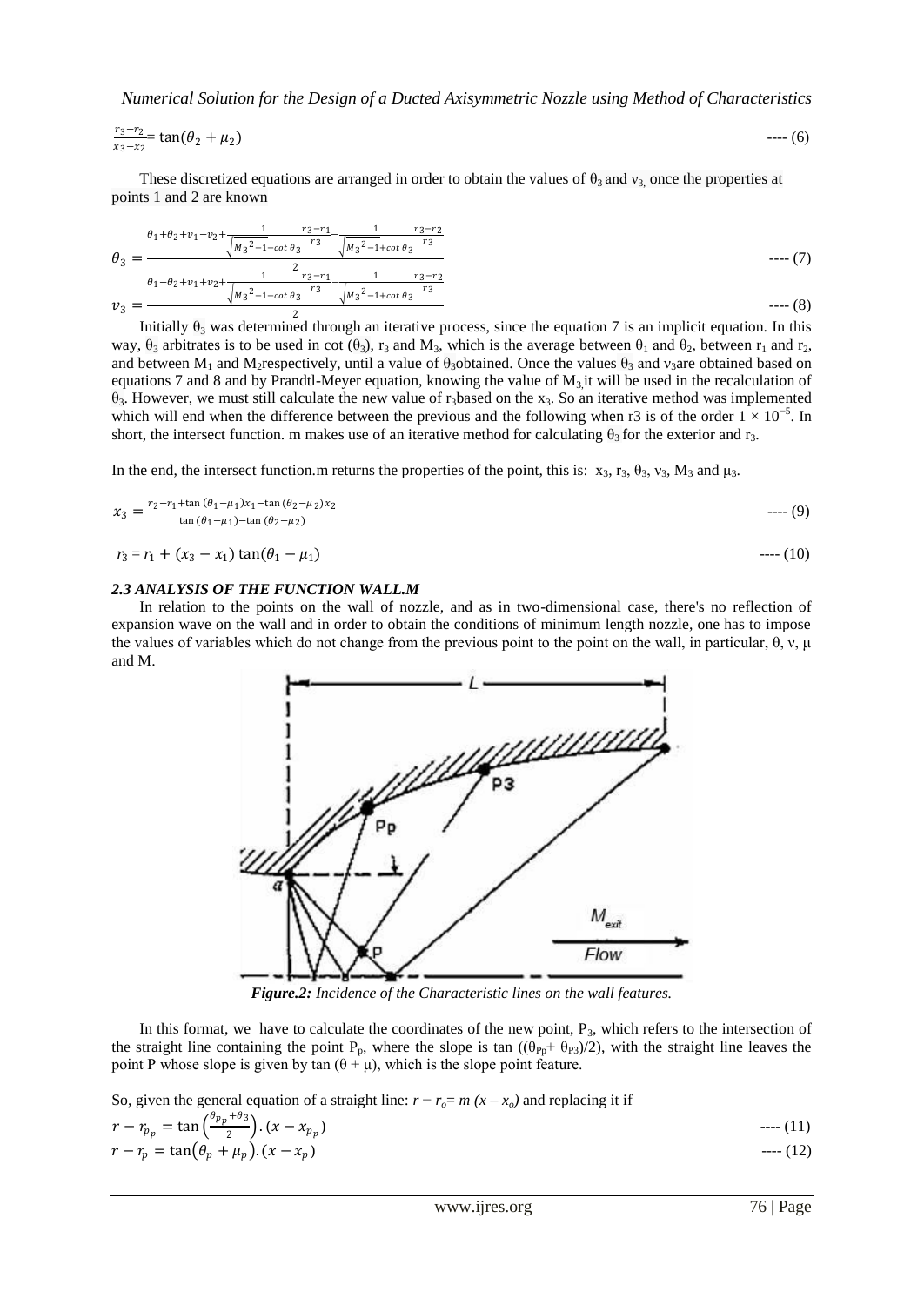Basically the function Wall.m receives all the data points P and  $P_p$ , respectively, and, on the basis described in the previous paragraph, returns all the data in the point on the wall,  $P_3$ .

#### *2.4 ANALYSIS OF THE FUNCTION AXIS.M.*

The function Axis.m calculates the points of intersection of the lines which feature with the axis of symmetry. For the calculation of points on the axis of the nozzle resorted to equation (4), through the characteristic C\_ that descends to intersect the said axis. Knowing the values of θ, υ and r to the point from which the characteristic line and the value of  $\theta$  and r are on the axis of symmetry, we obtain an equation just dependent on υ and M. υ being a function of M, it is possible, through an iterative process, to obtain the values of these two variables.



*Figure.3: Intersection of the Characteristic lines on the Axis of symmetry.*

# *2.5. ANALYSIS OF THE FUNCTION MAIN.M*

The program main.m consists of the main program, which makes use of functions previously presented, in order to effectively draw the nozzle contour, calculating the coordinates of the points of the wall and the intersections of the features.The input parameters required are:

- Gamma;
- Exit Mach number of nozzle;
- Number of increments in the range of expansion;
- •Action RADIUS of nozzle throat;
- Initial increment angle, the first expansion;

Beyond these parameters there is another parameter which is the distance to the axis of the nozzle. Ideally this value should be 0. However, if that were the case, the calculation of points on the axis, when applying the characteristic line equation (13), would differ to infinity, since the RADIUS appears in the denominator.

Defining the parameters, which will calculate the slope of the wall at point, a, corresponding to  $\theta_{\text{max}}$  is:  $\theta_{max}$  $v$ (Mach\_Exit) ---- (14)

 $\frac{2}{1}$ <br>With this value it is possible to calculate the value of the angle between the various increments of expansion, after the initial increment:

$$
\Delta\theta = \frac{\theta_{max} - \text{InitialIncrements}}{No \text{ of Increments } -1}
$$
 --- (15)

Before we start calculating the points, calculate the total no. of existing points depending on the number of increments of the expansion.

Then, it begins to build the matrices main\_a and main\_p. The first is referring only to point a, corresponding to each line at each increment of the expansion, while the second relates to all the other points. Both arrays have 6 columns that represent  $x, r, \theta, v, M$  and  $\mu$ , respectively.

Thus, in the matrix main\_a array, all values of x are 0 and all values ofr correspond to the throat RADIUS. The values of  $\theta$  are obtained from the angle of initial increment and incrementing it  $\Delta\theta$  along the expansion and, because of initial expansion,  $v = \theta$ . Finally, the Mach is calculated with the function invpran.m, using the value of υ previously determined, and μ is obtained by the equation: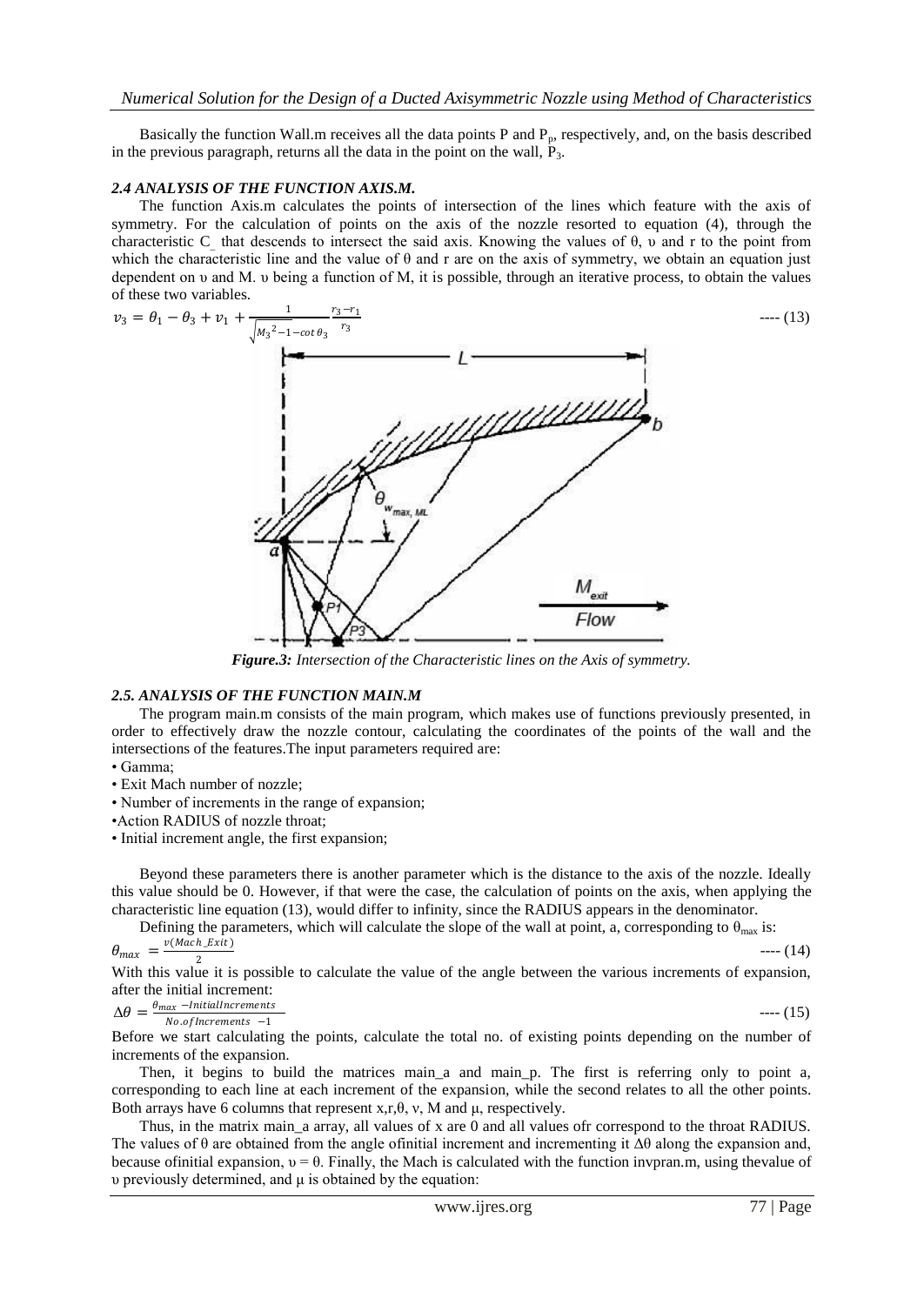$$
\mu = \sin^{-1}(\frac{1}{M}) \qquad \qquad \text{---}(16)
$$

In relation to the main\_p array, this is calculated in two stages. First the point 1 and after all others.

For point 1, the values of r are the values of the radius of the axis, θ the initial increment, as well as ν, and the values of Mach and  $\mu$  are calculated in the same way that has been described for the array main\_a. In relation to x, this is obtained as follows:

$$
x = r - \frac{r_a}{\tan(\frac{1}{2}(\theta_a + \theta) - \frac{1}{2}(\mu_a + \mu))}
$$
---(17)

The rest of the points in the array main p are obtained through a cycle. This cycle consists of the following: since the point 1 has already been calculated, it begins the calculation of point 2, the first expansion. Through a cycle, run through the various points of the current expansion, using the function intersect.m for its calculation, up to the point before the wall.

When we get to the wall using the function wall.m, being that in the case of the first expansion is necessary to provide as input data the point a and the previous point, while that, in the case of another expansion, provides the previous wall point and the previous point feature.

Having calculated the point on the wall, check if the current increment corresponds to last expansion. If yes, the calculation is completed. Otherwise, the expansion follows.Next, we calculate the intersection in the central axis of this expansion and back to the beginning of the cycle.

#### **III. ANALYSIS OF RESULTS.**

The output of expansions for a Mach number of 2.5 and 4, we obtain the following results:



**Figure. 1.***Contour design of the nozzle for 4 expansions. The red dots correspond to the points of wall, the Blues to the points of the axis and the Greens to interior points.*

The maximum number of features for which the program has been running, was four because from then on convergence errors were obtained, by that it is not possible to draw the entire nozzle.

Although if we want to obtain a Mach 2.5, the output was a little higher than expected about 20% higher due to numerical errors due to the use of finite differences. However, if you compare the contour that was obtained with the outline of the nozzle reference [1] turns out that is very similar.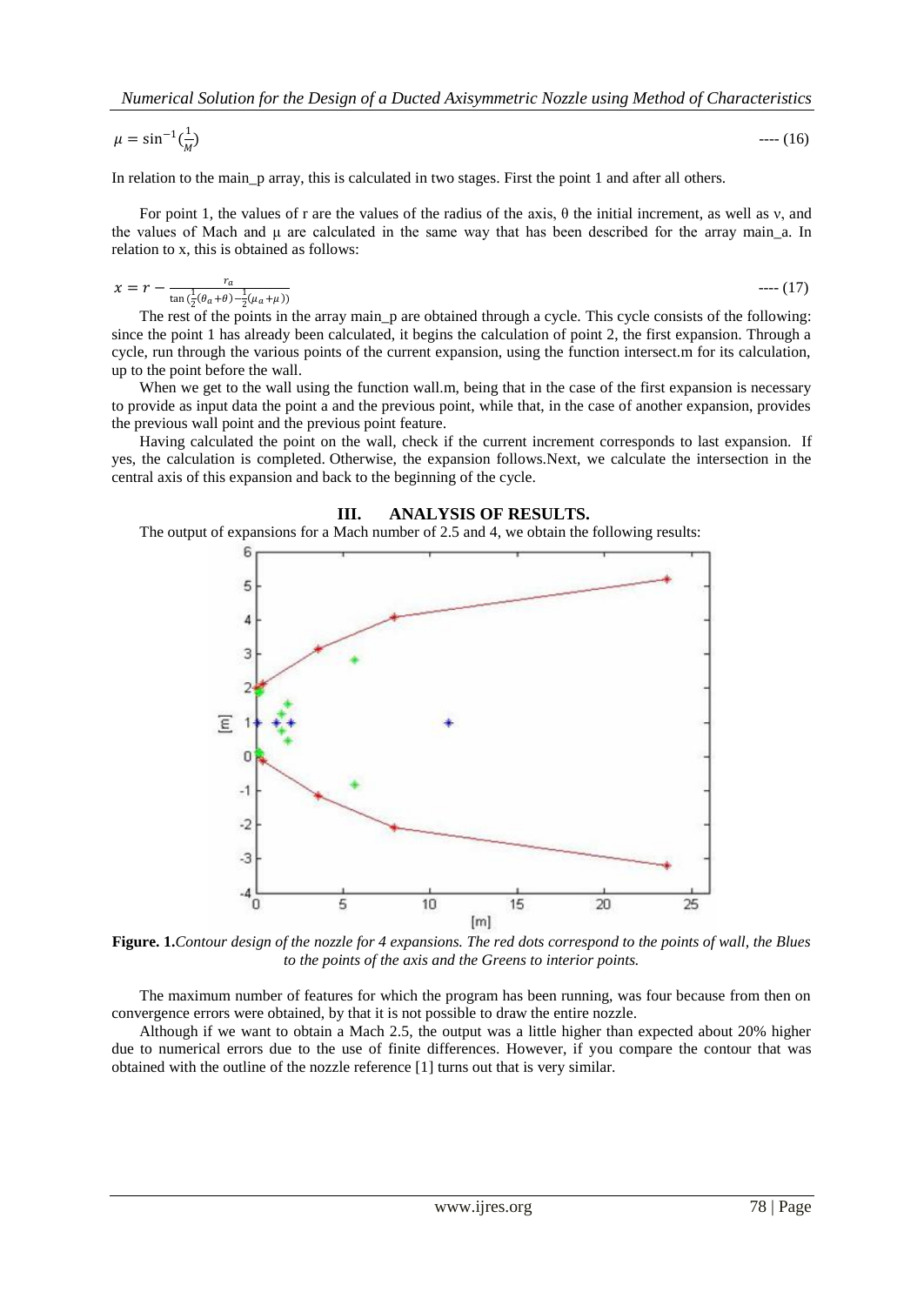

**Figure. 2**:*Outline of Axisymmetric nozzle for Mach 2.5, according to reference [1]*

In order to develop the contour as shown in the Figure1, we develop a separate code in which the coordinates of the nozzle obtained from the previous codes, are used along with the spline tool box to obtain the contour of the nozzle as shown in the Figure 3. The curve has been generated within the ratio 1:8.8 across the coordinate axis and then the set of 4 points of the nozzle are joined with the help of a 3D-splinecurve, creating a smooth profile.

The curve is constructed is such a way that, first we generate the points of the nozzle and then by appending the first point to the end of the last point using the spline tool box, we get a smooth curve as shown below.



**Figure. 3:** *Contour of Axisymmetric nozzle for Mach 2.5 generated with the help of Spline toolbox*

# *3.1. COMMENTARY ON CODE FOR 2D-NOZZLE.*

As mentioned above a similar code was also developed, but for the two-dimensional case, it more was simpler. So, based on this code, yielding the results represented in Figure 3 for 30 expansions. This proved to be more stable and robust than the program developed for the calculation of nozzle in axisymmetric, allowing further variations in input parameters.